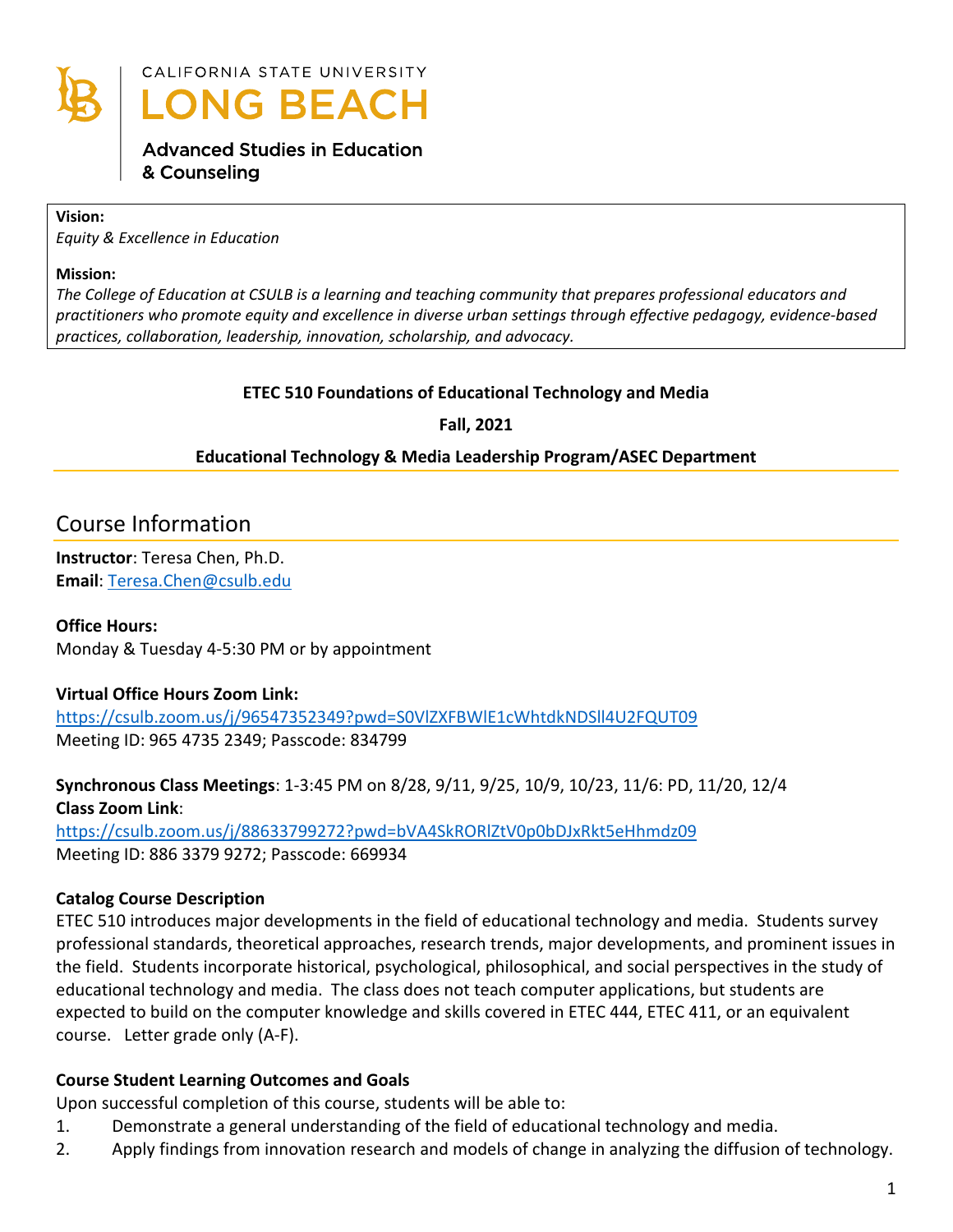3. Apply multiple views on technology to the analysis of policies and practices concerning technology use in education and training.

4. Identify pioneering projects, recent developments, and current trends in the history of educational computing, domestically and internationally.

- 5. Analyze research findings and identify research methods used in the field.
- 6. Identify learning and instructional theories and their applications to technology-enhanced instruction.
- 7. Identify and analyze prominent issues in technology and media.

## **Required Texts/Course Materials:**

Readings with \* are required just for teacher librarians.

## Textbooks:

- \* Rubin, R. E., & Rubin, R. G. (2020). *Foundations of library and information science* (5th ed.). ALA Neal-Schuman.
- West, R. E. (2018). *Foundations of Learning and Instructional Design Technology* (1st ed.)*.* EdTech Books. <https://edtechbooks.org/lidtfoundations>

## Other Readings:

\* American Library Association (2021). Professional Ethics.<https://www.ala.org/tools/ethics>

- Allman, B. & West, R. E. (2021). Designing technology-enhanced learning experiences. In J. K. McDonald & R. E. West (Eds.), Design for learning: Principles, processes, and praxis. EdTech Books. [https://edtechbooks.org/id/designing\\_technology](https://edtechbooks.org/id/designing_technology)
- Calhoun, C., Sahay, S., & Wilson, M. (2020). Instructional design evaluation. In J. K. McDonald & R. E. West, Design for learning: Principles, processes, and praxis. EdTech Books. [https://edtechbooks.org/id/instructional\\_design\\_evaluation](https://edtechbooks.org/id/instructional_design_evaluation)
- Creswell, J. W., & Guetterman, T. C. (2019). Educational research: Planning, conducting and evaluating quantitative and qualitative research (6th ed.). Pearson. (Chapter 3, Reviewing the Literature) [https://csulb.libguides.com/er.php?course\\_id=80178](https://csulb.libguides.com/er.php?course_id=80178) password: 510F21 (capital F)
- Eichler, B. & McDonald, J. K. (2021). Implementation and instructional design. In J. K. McDonald & R. E. West (Eds.), Design for learning: Principles, processes, and praxis. EdTech Books. [https://edtechbooks.org/id/implementation\\_and\\_i](https://edtechbooks.org/id/implementation_and_i)
- Feenberg, A. (n.d.). Critical theory of technology. [https://www.sfu.ca/~andrewf/books/Critical\\_Theory\\_Technology.pdf](https://www.sfu.ca/%7Eandrewf/books/Critical_Theory_Technology.pdf)
- Kaminski, J. (2011). Diffusion of Innovation Theory. *Canadian Journal of Nursing Informatics, 6*(2). <https://cjni.net/journal/?p=1444>
- Kimmons, R. (2022). *Education Research*. EdTech Books. [https://edtechbooks.org/education\\_research](https://edtechbooks.org/education_research) (Chapters 1 and 2.)
- Kline, J., Kumar, S., & Ritzhaupt, A. D. (2020). Project management competences of educational technology professionals in higher education. *Journal of Applied Instructional Design, 9*(3). <https://doi.org/10.51869/jaid20209>
- Lockee, B., (2020). Designing forward: Instructional design considerations for online learning in the COVID-19 context. *Journal of Applied Instructional Design, 9*(3).<https://doi.org/10.51869/jaid20209>
- Nagle, D. (2018). Educators largely uncomfortable with newer tech-based teaching practices. *THE Journal*. Retrieved from [https://thejournal.com/articles/2018/07/30/educators-largely-uncomfortable-with](https://thejournal.com/articles/2018/07/30/educators-largely-uncomfortable-with-newer-tech-based-teaching-practices.aspx?s=the_it_240818)[newer-tech-based-teaching-practices.aspx?s=the\\_it\\_240818](https://thejournal.com/articles/2018/07/30/educators-largely-uncomfortable-with-newer-tech-based-teaching-practices.aspx?s=the_it_240818)
- O'Brien, J. (2020). Digital ethics in higher education:2020. *EDUCAUSE Review, 55*(2). <https://er.educause.edu/articles/2020/5/digital-ethics-in-higher-education-2020>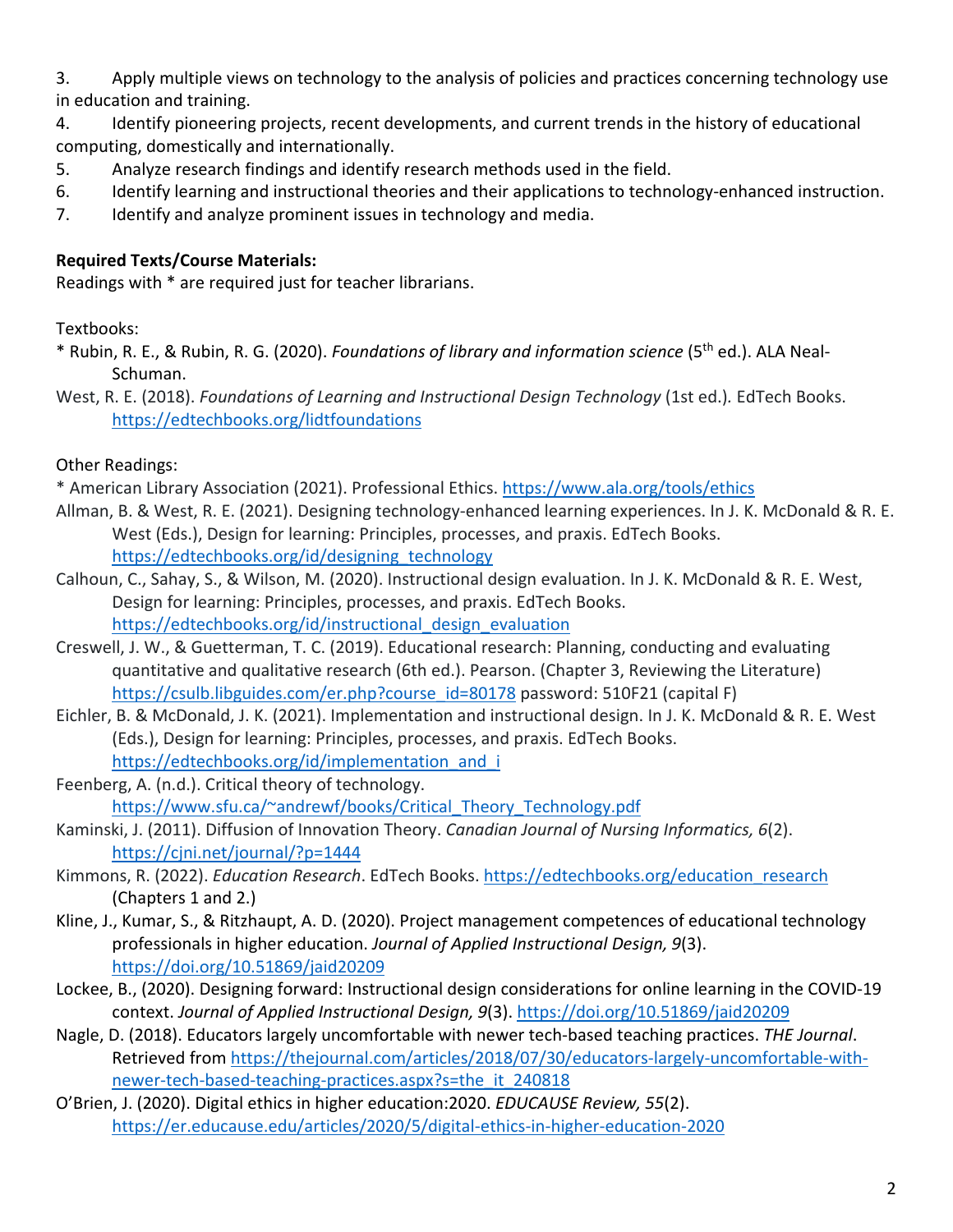### U.S. Department of Education (2017). Reimagining the role of technology in education. *Office of Educational Technology*.<https://tech.ed.gov/files/2017/01/NETP17.pdf> (sections 1 and 2)

### **Mode of Delivery and Technical Requirements**

This course is conducted entirely through Alternative Modes of Instruction, using both synchronous online and asynchronous learning. Students will access the course material and activities on [BeachBoard](https://bbcsulb.desire2learn.com/d2l/home) and are required to participate in a synchronous class meeting via [Zoom.](https://csulb.zoom.us/meeting) All students must have access to a computer or other device with Internet functionality to access BeachBoard and Zoom, participate in class activities, and complete assignments. Students must also have access to Internet sufficient to interact in synchronous online meetings.

Students who experience unexpected technical issues for an online class session or assignment will be provided with the opportunity to make up missed work. Students who experience technical issues during a synchronous online meeting or with an assignment should email me as soon as possible to let me know.

To access this course on [BeachBoard](https://bbcsulb.desire2learn.com/d2l/home) and [Zoom,](https://csulb.zoom.us/meeting) students will need access to the Internet and a supported web browser (Safari, Google Chrome or Firefox). Log in to [BeachBoard](https://bbcsulb.desire2learn.com/) with your CSULB Campus ID and BeachID password. Once logged in, you will see the course listed in the My Courses widget; click on the title to access the course. To access Zoom, first [install the latest version](https://zoom.us/download) of the Zoom app on your device. Use the link provided and/or sign in using your CSULB Campus ID and BeachID password via Single Sign On to create or join a Zoom session. If students need technical assistance during the course or would like to report a technical issue with BeachBoard or Zoom, they should contact the [Technology Help Desk.](https://www.csulb.edu/academic-technology-services/academic-technology-resources-for-students) The university provides a variety of [technology resources](https://www.csulb.edu/academic-technology-services/academic-technology-resources-for-students) to students.

### **Course Communication and Zoom Etiquette**

We will use BeachBoard to make announcements, communicate information, post assignments and corresponding due dates, and discuss course-related topics. Please note: It is the student's responsibility to check BeachBoard a minimum of once per week, as it will contain important information about upcoming class assignments, activities, and other elements of the course. Students should also be sure to check their CSULB email accounts a minimum of once per week to receive important communications about the course from the instructor or other enrolled students. Students should also review the Office of Student Conduct and Ethical Development's [Zoom Etiquette for Students @ the Beach.](https://www.csulb.edu/sites/default/files/u48211/zoom_etiquette_for_students.pdf)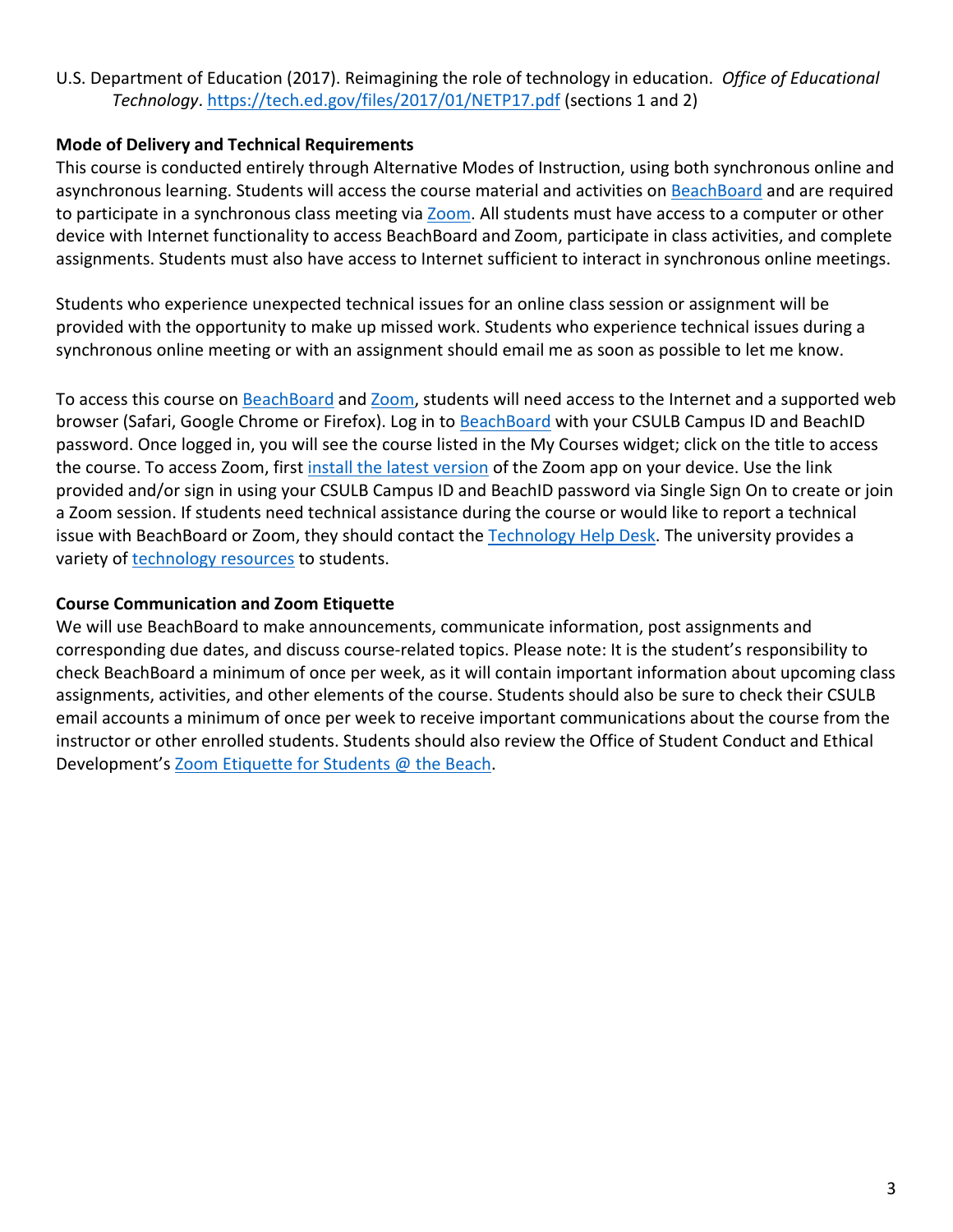|                                   | <b>Course Schedule</b> |                                                          |                |                                                                                                    |                                                           |                                             |  |  |
|-----------------------------------|------------------------|----------------------------------------------------------|----------------|----------------------------------------------------------------------------------------------------|-----------------------------------------------------------|---------------------------------------------|--|--|
| Week                              | <b>Date</b>            | <b>Topics</b>                                            | <b>SLO</b>     | <b>Readings</b>                                                                                    | <b>Class Work</b>                                         | <b>Assignments</b><br><b>Due</b>            |  |  |
| $\mathbf{1}$<br>(syn)             | 8/28                   | Introduction to<br>the Course                            |                | None                                                                                               | Syllabus; Strategies                                      |                                             |  |  |
| $\overline{2}$<br>(asyn)          | 9/4                    | Performance<br>Standards and<br>Ethics                   | $\mathbf{1}$   | West (2018): chp. 49; Kline et<br>al.; O'Brien; *R&R (2020): ch.10;<br>*ALA (2021)                 | Analysis of ethics cases                                  |                                             |  |  |
| $\overline{\mathbf{3}}$<br>(syn)  | 9/11                   | Introduction to<br>the Field                             | $\mathbf{1}$   | West (2018): chps. 1, 2, 46, 47,<br>48, [choose a chapter from 50-<br>53]; *R&R (2020): chps. 1&5; | Comparison of<br>professions                              |                                             |  |  |
| $\overline{\mathbf{4}}$<br>(asyn) | 9/18                   | History of<br>Educational<br>Technology<br>and Media     | $\overline{4}$ | West (2018): chps. 3-6, 8; *R&R<br>(2020): chps. 2&4                                               | Timeline: Gathering<br>data                               |                                             |  |  |
| 5<br>(syn)                        | 9/25                   | Technology-<br>enhanced<br>Learning<br>Experiences       | 6              | Allman & West (2021); Calhoun<br>et al. (2021); Eichler &<br>McDonald (2021)                       | Peer consultation                                         | 3. Timeline                                 |  |  |
| 6<br>(asyn)                       | 10/2                   | View and<br>Diffusion of<br>Technology                   | 2, 3           | West (2018): chp. 26; Feenberg<br>(n.d.); Kaminski (2011); Nagle<br>(2018)                         | Applications of the<br>diffusion theory                   |                                             |  |  |
| $\overline{\mathbf{z}}$<br>(syn)  | 10/9                   | Education<br>Research                                    | 5              | Kimmons (2022): chaps 1 & 2;<br>*R&R (2020): chp. 7                                                | Article critique                                          |                                             |  |  |
| 8<br>(asyn)                       | 10/16                  | Literature<br>Review                                     | 5              | Creswell (2019)                                                                                    | APA review; Lit. review<br>pre-writing activity           | 5. Article<br>critique                      |  |  |
| 9<br>(syn)                        | 10/23                  | Theories and<br>Models of<br>Learning and<br>Instruction | 6              | West (2018) chps. 9-20                                                                             | Learning comparison;<br>debate prep                       |                                             |  |  |
| 10<br>(asyn)                      | 10/30                  | Instructional<br>Design (ID)<br>Process                  | 6              | West: chp. 22; Lockee; R&R:<br>chp. 6                                                              | ID case study                                             | 4. Diffusion<br>analysis                    |  |  |
| 11<br>(PD)                        | 11/6                   | Professional<br>Development                              | $\mathbf{1}$   | None                                                                                               | PD activity                                               |                                             |  |  |
| 12<br>(asyn)                      | 11/13                  | Policies                                                 | $\overline{3}$ | West (2018): chps. 31-33, 43; US<br>Dept. of Ed (2017): sections 1<br>&2; *R&R (2020): chp. 8      | Analyses of polices                                       | 2.<br>Professional<br>development           |  |  |
| 13<br>(syn)                       | 11/20                  | Issues in the<br>Field                                   | $\overline{7}$ | None; *R&R: chp. 9                                                                                 | Debate; peer-review of<br>the lit. review                 | 6a. Literature<br>review<br>(draft)         |  |  |
| 14                                | 11/27                  | <b>Fall Break</b>                                        |                |                                                                                                    |                                                           |                                             |  |  |
| 15<br>(syn)                       | 12/4                   | Emergent<br>Trends                                       | $\overline{4}$ | West (2018) chps. 37-41                                                                            | Game/AR/VR review;<br>presentations of the lit.<br>review | 6b. Literature<br>review (final<br>version) |  |  |
| Finals<br>Week                    | 12/18                  | Final Exam                                               | all            | all                                                                                                | Short-answer items                                        | Due 11:59<br>pm                             |  |  |

Notes:

1. The due date for the first assignment varies from group to group. At the first meeting the class will form groups for the assignment and each group will be assigned a due date.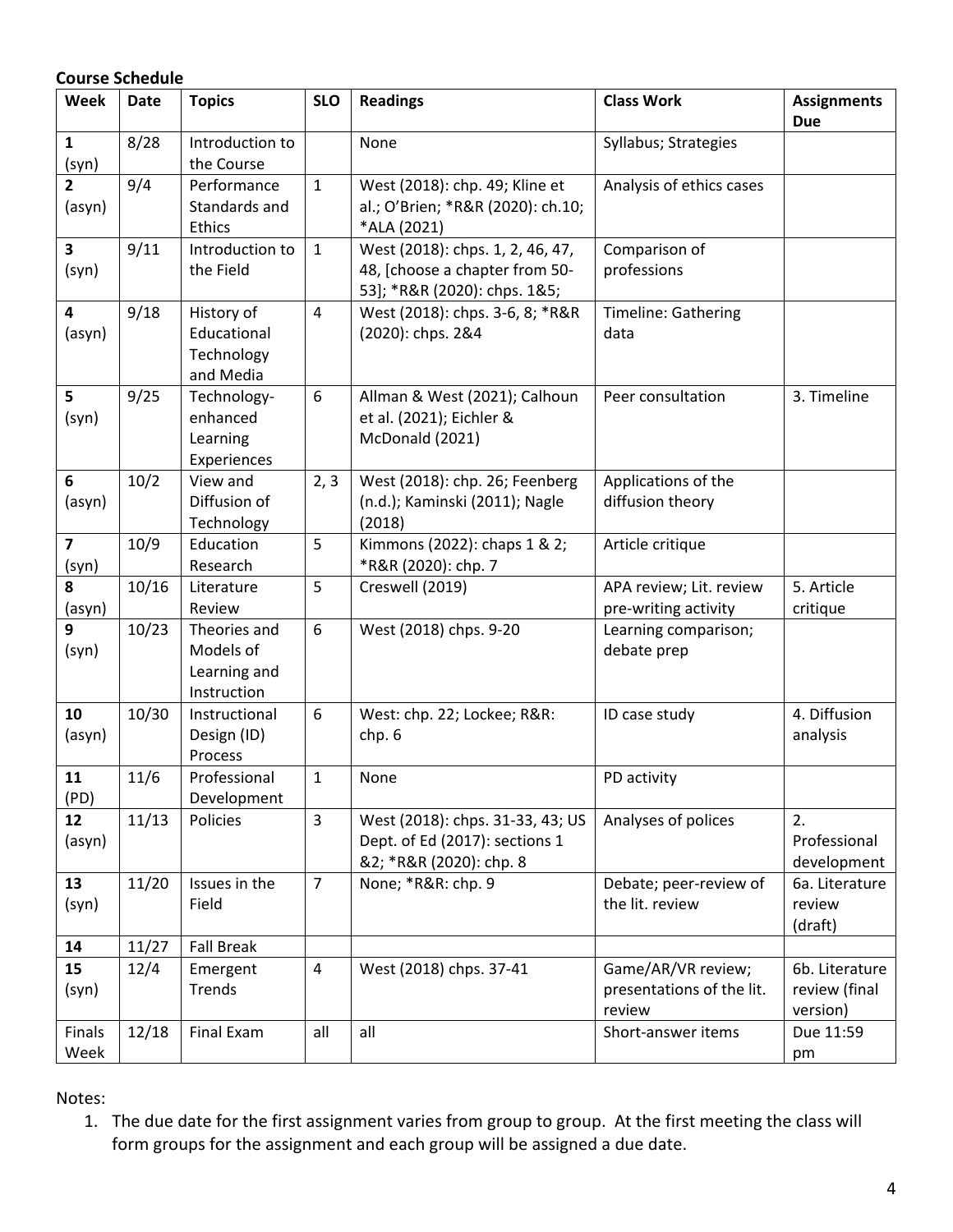- 2. Directions for assignments will be available on BeachBoard. Submit all assignments by 1 PM on the due date via BeachBoard.
- 3. Group assignments: Assign a member to submit your work on behalf of your group. Remember to include all contributing members' first and last names in the submission.

# Course Evaluation Components and Grading

| Evaluation components                            |                 |                         |  |  |  |
|--------------------------------------------------|-----------------|-------------------------|--|--|--|
| <b>Major Assignments</b>                         | <b>Assigned</b> | <b>Due</b>              |  |  |  |
| 1. Leading discussion (group)                    | 8/28            | varied                  |  |  |  |
| 2. Professional development (individual)         | 8/28            | 11/13                   |  |  |  |
| 3. Educational technology timeline (group)       | 9/11            | 9/25                    |  |  |  |
| 4. Diffusion of innovation (individual or group) | 9/25            | 10/30                   |  |  |  |
| 5. Article critique (individual)                 | 10/9            | 10/16                   |  |  |  |
| 6. Literature review (individual or group)       | 10/9            | $11/20$ (a); $12/4$ (b) |  |  |  |
| Final Exam                                       | 12 am, 12/18    | 11:59 pm, 12/18         |  |  |  |

All assignments and directions will be available on BeachBoard.

#### **Course Grading**

**Evaluation Components**

Students must earn at least 140 points in order to receive a passing grade. Extra credit points will be assigned to those who submit major assignments on time. It is your responsibility to check if your assignments have met the requirements stated in the directions and sometimes in rubrics. The instructor may provide clarifications about the requirements or point out if you are on track but does not pre-grade your assignments. Questions regarding the grade of an assignment should be directed to the instructor within one week after each grade is posted. After a grade is posted for a week, it is considered final. That is, after that time no consideration of a change of the grade will be made.

#### **Grading Scale**

| <b>Letter Grade</b> | Percentage | <b>Points</b> |  |
|---------------------|------------|---------------|--|
|                     | 90-100%    | 180-200       |  |
| R                   | 80-89.99%  | 160-179.99    |  |
|                     | 70-79.99%  | 140-159.99    |  |
|                     | 60-69.99%  | 120-139.99    |  |
|                     | 0-59.99%   | 0-119.99      |  |

#### **Evaluation Components and Weight**

| Item                                             | <b>Points</b> | Percentage |
|--------------------------------------------------|---------------|------------|
| 1. Leading discussion (group)                    | 10            | 5%         |
| 2. Professional development (individual)         | 20            | 10%        |
| 3. Educational technology timeline (group)       | 10            | 5%         |
| 4. Diffusion of innovation (individual or group) | 20            | 10%        |
| 5. Article critique (individual)                 | 10            | 5%         |
| 6. Literature review (individual or group)       | 40            | 20%        |
| Participation in online activities               | 50            | 25%        |
| <b>Written Final Exam</b>                        | 40            | 20%        |
| Total                                            | 200           | 100%       |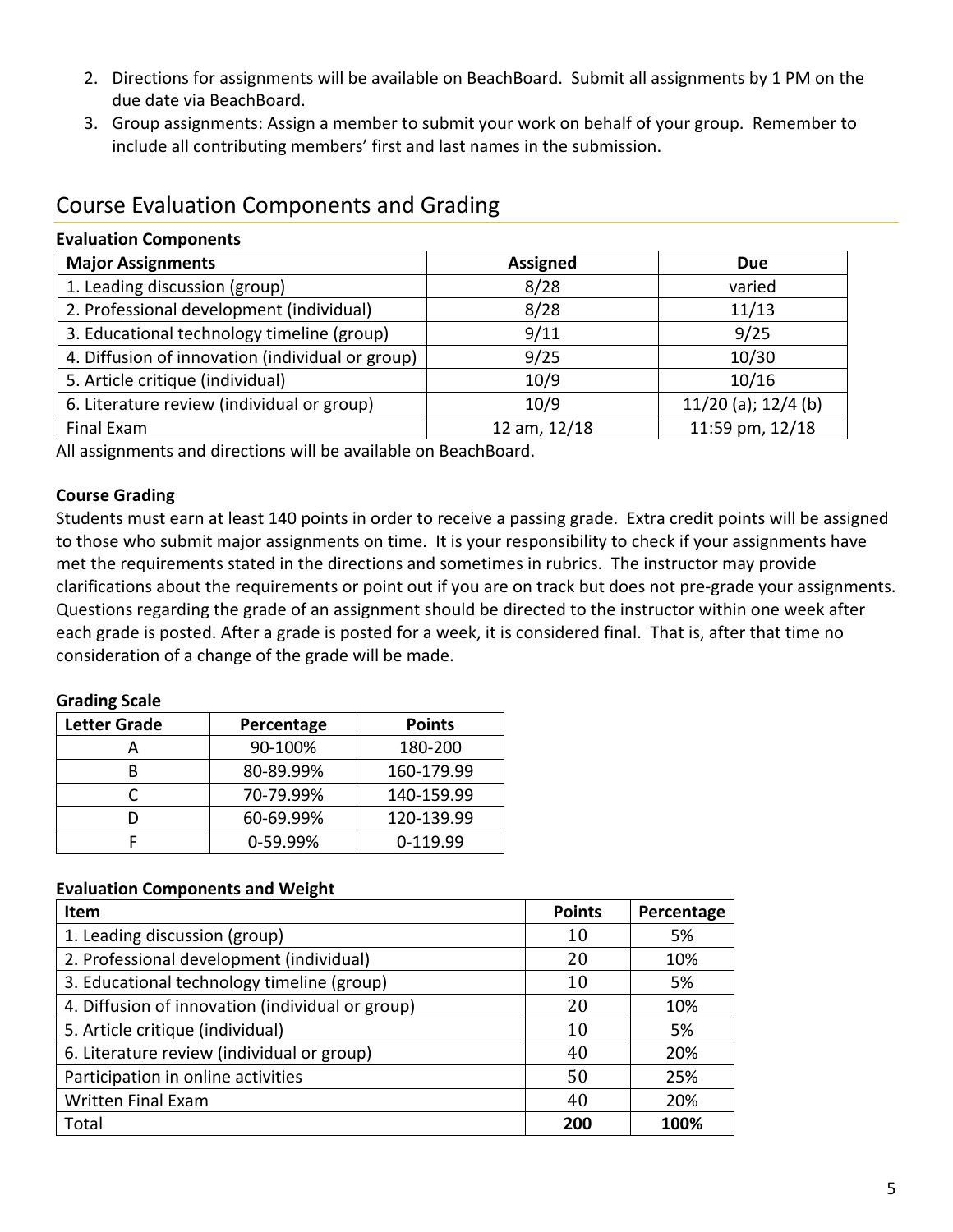# Course Policies

### **Attendance and Participation**

Attendance (e.g., being present for the synchronous session via Zoom) is essential to your success in this class. Asynchronous participation in individual and group activities is also required. Non-participation in either synchronous or asynchronous aspects of the course will negatively impact your grade.

To receive full credit for participation, you are expected to attend class and join the synchronous sessions consistently, be prepared for discussions, and participate actively and appropriately in activities. An atmosphere of constructive dialog and exchange of differing viewpoints is encouraged. If you leave the class before your group work is complete, you cannot earn full participation points for that synchronous class meeting. The asynchronous participation grade will be based mainly on the quantity, quality, relevance, and writing of your work. Please submit your asynchronous work before the specified deadline. Participation points for asynchronous activities will not be assigned to work submitted after the deadline. The deadline for each asynchronous activity will be specified in the instructions available on BeachBoard.

You may make up work for your participation points in a synchronous meeting if the absence is considered excused or it is the first incidence of your unexcused absence. To make up work, you need to go over the course materials and in about two double-spaced page present what you have learned from the materials. If readings are due for the day, you should comment on a couple of key points from each reading and relate the reading to your personal or professional experiences. In the event that work from a synchronous class activity (e.g., a case study) is required to be presented to class or submitted to BeachBoard, you need to complete the activity by yourself and present the end product of the activity. Within a week of your absence from a synchronous meeting, please merge all the required components (i.e., learning from the course materials, key points from readings, and results of activities) in a file and submit the file to the drop box labeled "make-up class work" on BeachBoard. If your work includes a multimedia file, you may upload the file to the Internet and simply include in your paper the link to the multimedia. Make-up work for asynchronous sessions is not allowed.

You are expected to participate in group work assigned throughout the course. These activities will focus on topics and readings assigned for each session. Each group member will share responsibility for completing the assignment given and for preparing and delivering a brief presentation to the class. You are expected to participate in group discussions and to share leadership responsibilities in group work.

### **Late Work/Make-up Policy**

**Major assignments**: You are strongly encouraged to keep up with assignments and turn them in on time. Assignment 1 cannot be accepted after the due date. For each of the other major assignments (assignments 2-6) that you submit by the deadline, you will receive two extra-credit points. These major assignments up to a week late will be acceptable without penalty, but no extra credit will be assigned. Assignments beyond a week late may only be accepted by special arrangement with the instructor. Assignments cannot be accepted after the last day of instruction, Dec. 10, 2021.

**Final exam**: Students asking for a make-up final need to provide legitimate reasons as well as written evidence for verification. A make-up final will be subjected to at least a 10% penalty. When a make-up final cannot be scheduled by the end of the semester, students who are eligible to receive an incomplete grade may take the final during the following semester.

Please pay attention to the date and time each assignment and class work is due. Computer glitches do happen so make sure you plan ahead. All assignments are required to be submitted via BeachBoard. Be sure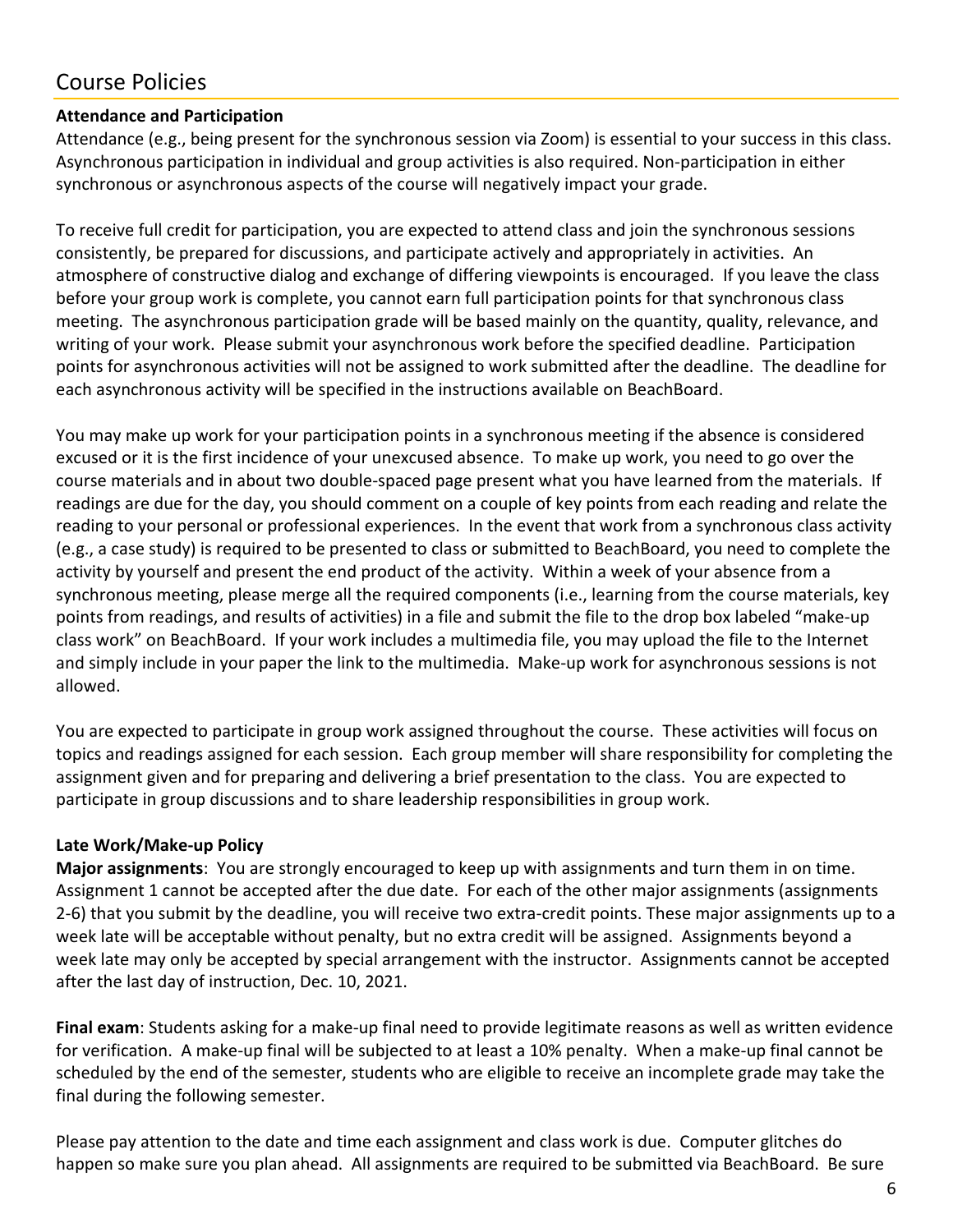to safeguard your BeachBoard account. Note that the [campus computer policy](http://www.csulb.edu/divisions/aa/grad_undergrad/senate/documents/policy/1996/18/2/) (available at http://www.csulb.edu/divisions/aa/grad\_undergrad/senate/documents/policy/1996/18/2/) indicates that users of the campus computer resources should not share their accounts. According to the policy, "[b]y not sharing your account, you protect against unauthorized activities on your account, for which you would be responsible." In addition, make sure you submit each assignment to its designated folder. Credits cannot be assigned to an assignment that is not submitted to the correct folder.

### **Plagiarism/Academic Integrity Policy**

There is zero tolerance for cheating, plagiarism, or any other violation of academic integrity in this course. Work submitted is assumed to be original unless your source material is documented using proper citations. Using the ideas or words of another person, even a peer or a web site, as if it were your own, constitutes plagiarism. It is your responsibility to review the University policy on [Academic Integrity](https://www.csulb.edu/academic-senate/policy-academic-integrity-regarding-cheating-and-plagiarism) that governs your participation in courses at CSULB.

Individual and group work: You are encouraged to collaborate with your fellow students and help each other to succeed in this class. However, you must complete individual assignment on your own, though you may exchange ideas and seek help for problem solving. When working in groups, each member is expected to share an equal workload. Group members will submit their record of participation showing their contribution to the group assignments.

## **University Withdrawal Policy**

Class withdrawals during the final 3 weeks of instruction are not permitted except for a very serious and compelling reason such as accident or serious injury that is clearly beyond the student's control and the assignment of an Incomplete grade is inappropriate (see [Grades\)](http://www.csulb.edu/depts/enrollment/student_academic_records/grading.html). Application for withdrawal from CSULB or from a class must be filed by the student [online,](https://www.csulb.edu/student-records/dropping-and-withdrawing) whether or not the student has ever attended the class; otherwise, the student will receive a grade of "WU" (unauthorized withdrawal) in the course. View the CSULB guidelines on [Dropping and Withdrawal](https://www.csulb.edu/student-records/dropping-and-withdrawing#:%7E:text=Policy,after%20separation%20from%20the%20university.) for more detailed information.

## **Special Needs Accommodations**

Students with disabilities who require reasonable academic accommodations are strongly encouraged to register with the Bob Murphy Access Center (BMAC) each semester. Students must submit supporting disability documentation to BMAC and provide faculty of any BMAC verification of accommodations as early in the semester as possible. BMAC is located in the Student Success Center, Room 110 and may also be reached by phone at (562) 985-5401 or via email at [bmac@csulb.edu.](mailto:bmac@csulb.edu)

If you should have specific requests for in-person courses related to COVID-19, please contact BMAC at **[bmac@csulb.edu](mailto:bmac@csulb.edu)** for reasonable accommodations.

## **College of Education Expectations for Professional Conduct**

Professional conduct and ethical dispositions are expected of all CED students at all stages of program participation, including advising, coursework, clinical/field practice, and extra-curricular activities in face-toface, hybrid and online/virtual learning environments.

According to the [CSULB-CED Student Professional Conduct Policy,](https://www.csulb.edu/sites/default/files/u48211/final-ced_student_professional_conduct_policy-1-2021.pdf) CED students are expected to:

1. Act to benefit all individuals and communities by promoting the physical and psychological safety of others. Do no harm.